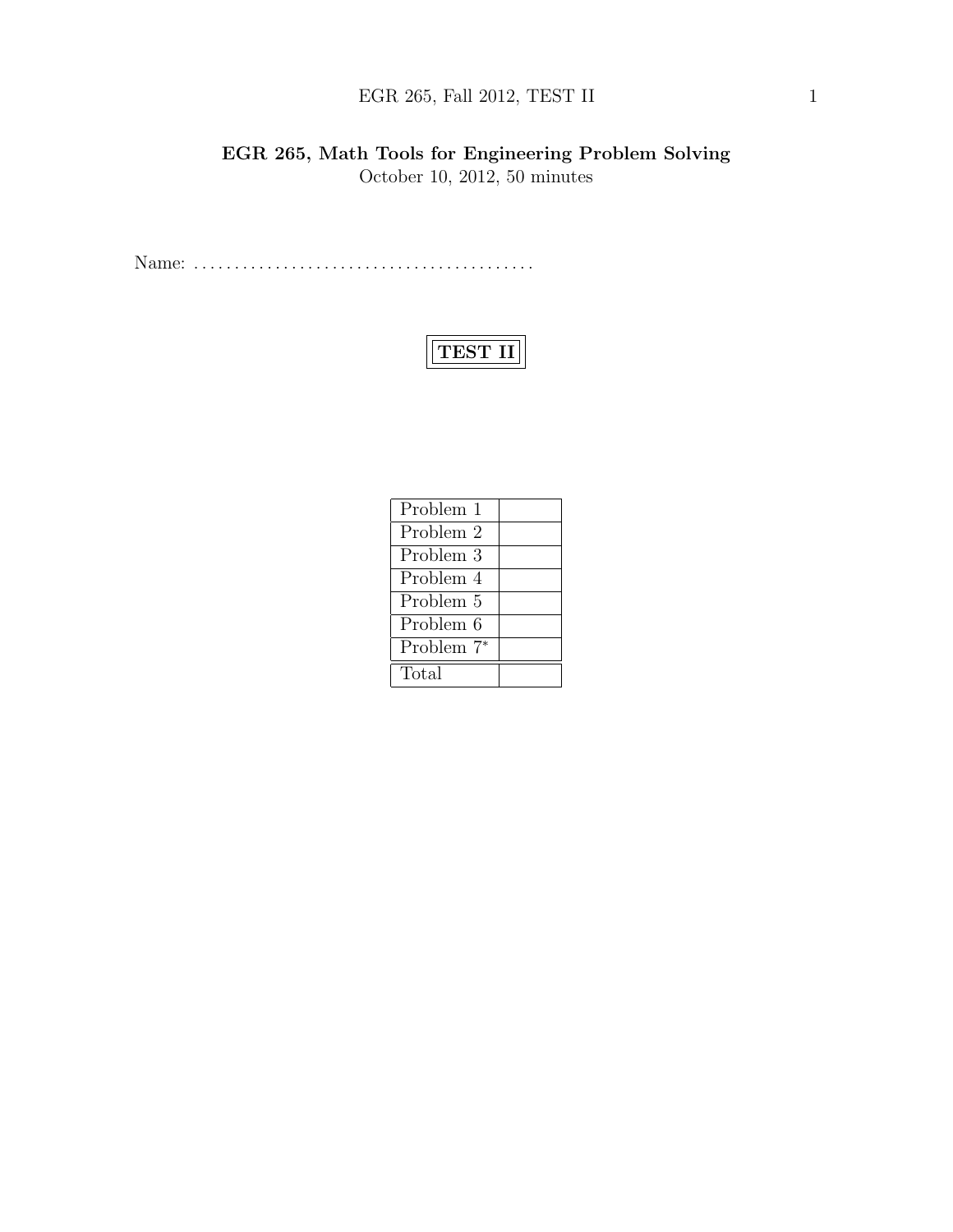# Problem 1 (20 points)

Solve the initial value problem

$$
y'' - 2y' + 2y = 0, \quad y(0) = 2, \quad y'(0) = -2.
$$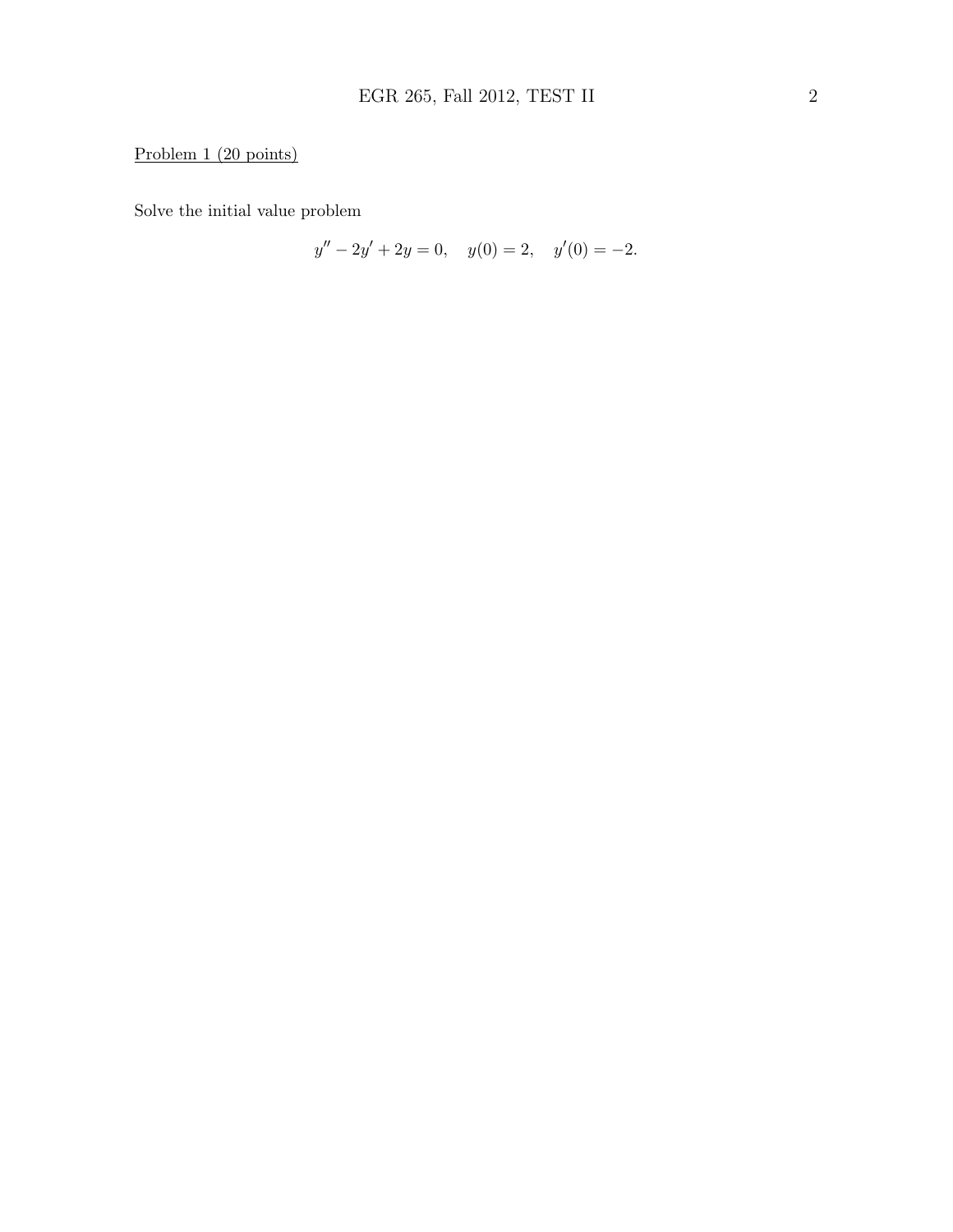### Problem 2 (20 points)

Find the general solution of

$$
y'' + 2y' = \sin x.
$$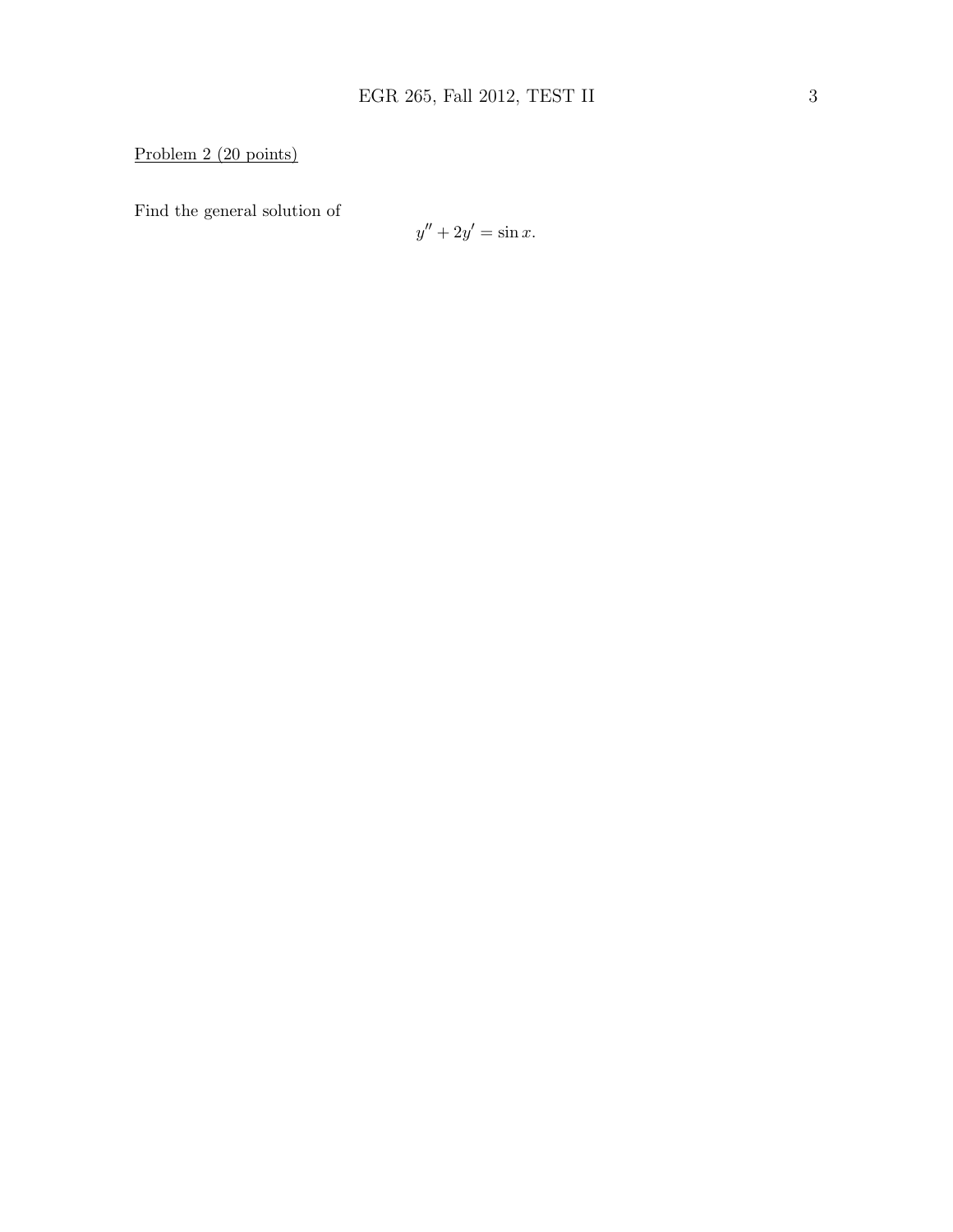Problem 3 (20 points)

Find the general solution of

$$
y'' - 9y = 2e^{3x}.
$$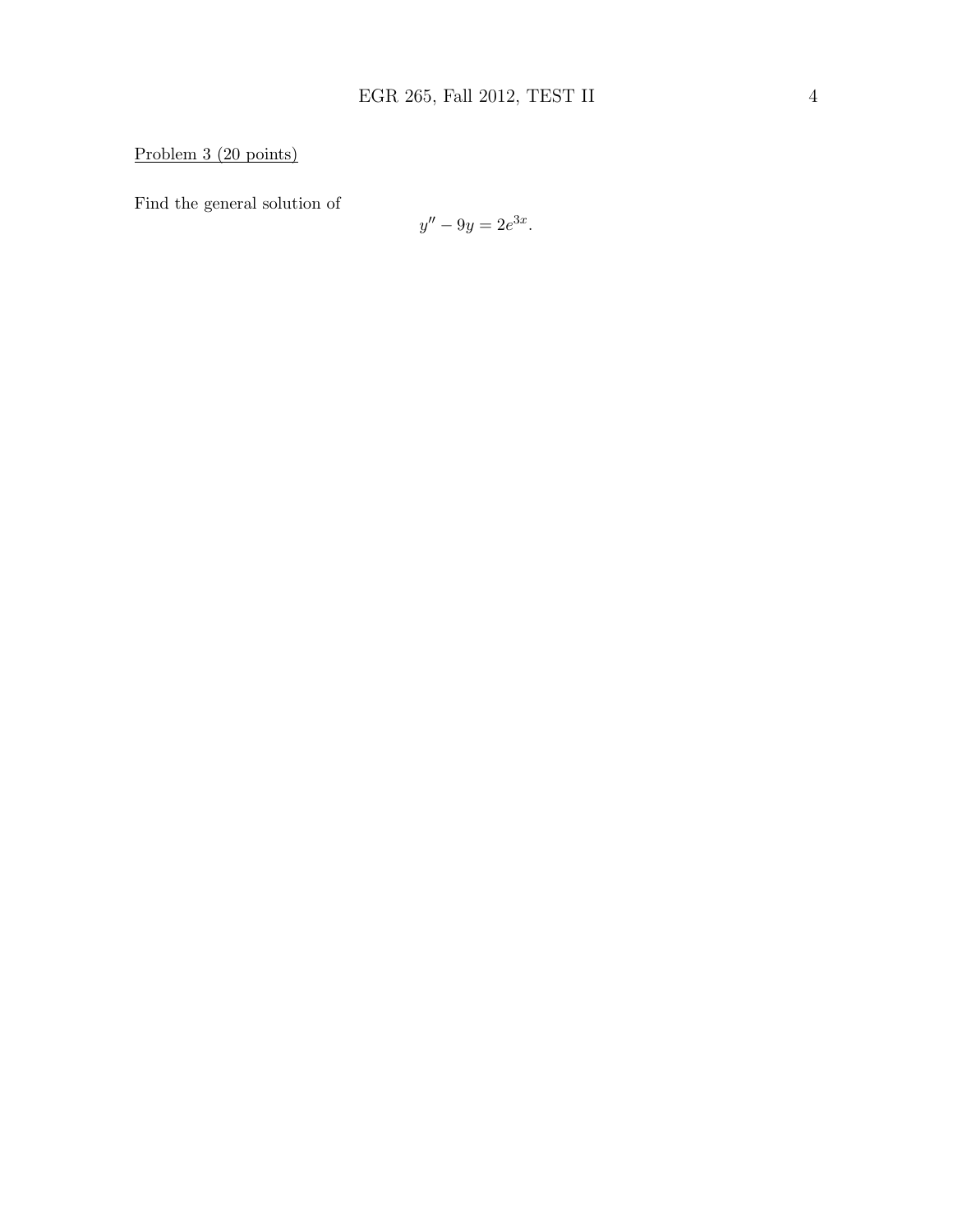An 4 pound weight stretches an undamped spring by 2 feet.

(a) Working in English units, find the value of the spring constant  $k$  in  $\frac{1}{k}$  and the mass m of the weight in slugs.

(b) Find the equation of motion if the mass is released from the equilibrium position at an upwards velocity of 2 ft/sec. Assume here that the positive x-direction is oriented downwards. (c) Find the first time at which the weight returns to the equilibrium position. Hint: There

is a quick and simple way to do this.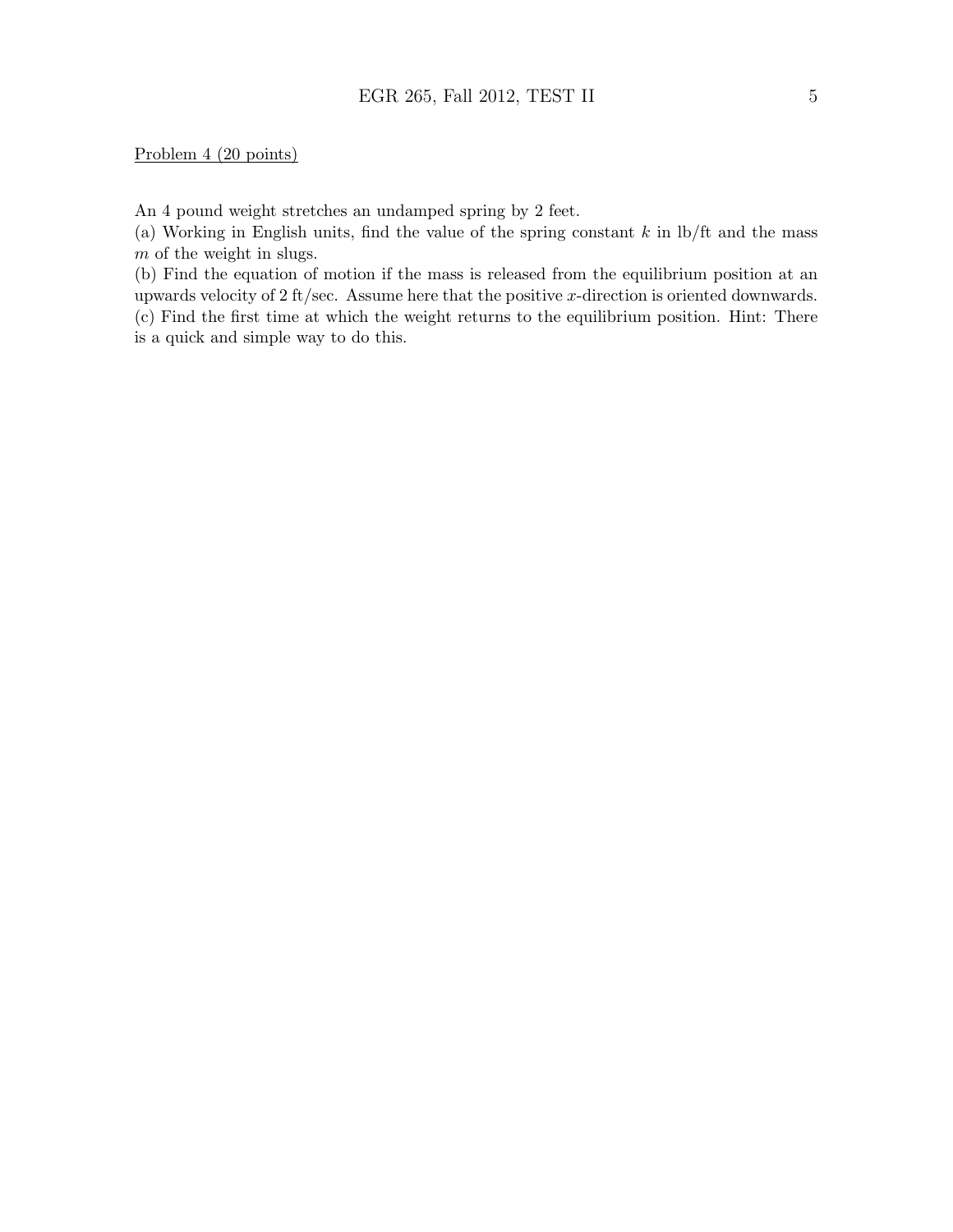#### Problem 5 (10 points)

Suppose that a damping force is added to the spring-mass system in Problem 4 which is proportional to the instantaneous velocity with damping coefficient  $\beta = 1$  pd-sec/ft. Does the resulting system become underdamped, critically damped, or overdamped? Justify your answer.

Problem 6 (10 points)

(a) Find the largest interval centered about  $x = 0$  for which the IVP

$$
y'' - \frac{1}{x^2 - 4}y' + 2y = \frac{1}{x^2 - 9}, \quad y(0) = -1, \quad y'(0) = 3
$$

has a unique solution.

(b) How many linearly independent solutions does  $y'' - \frac{1}{x^2-4}y' + 2y = 0$  have in the interval you found in (a)?